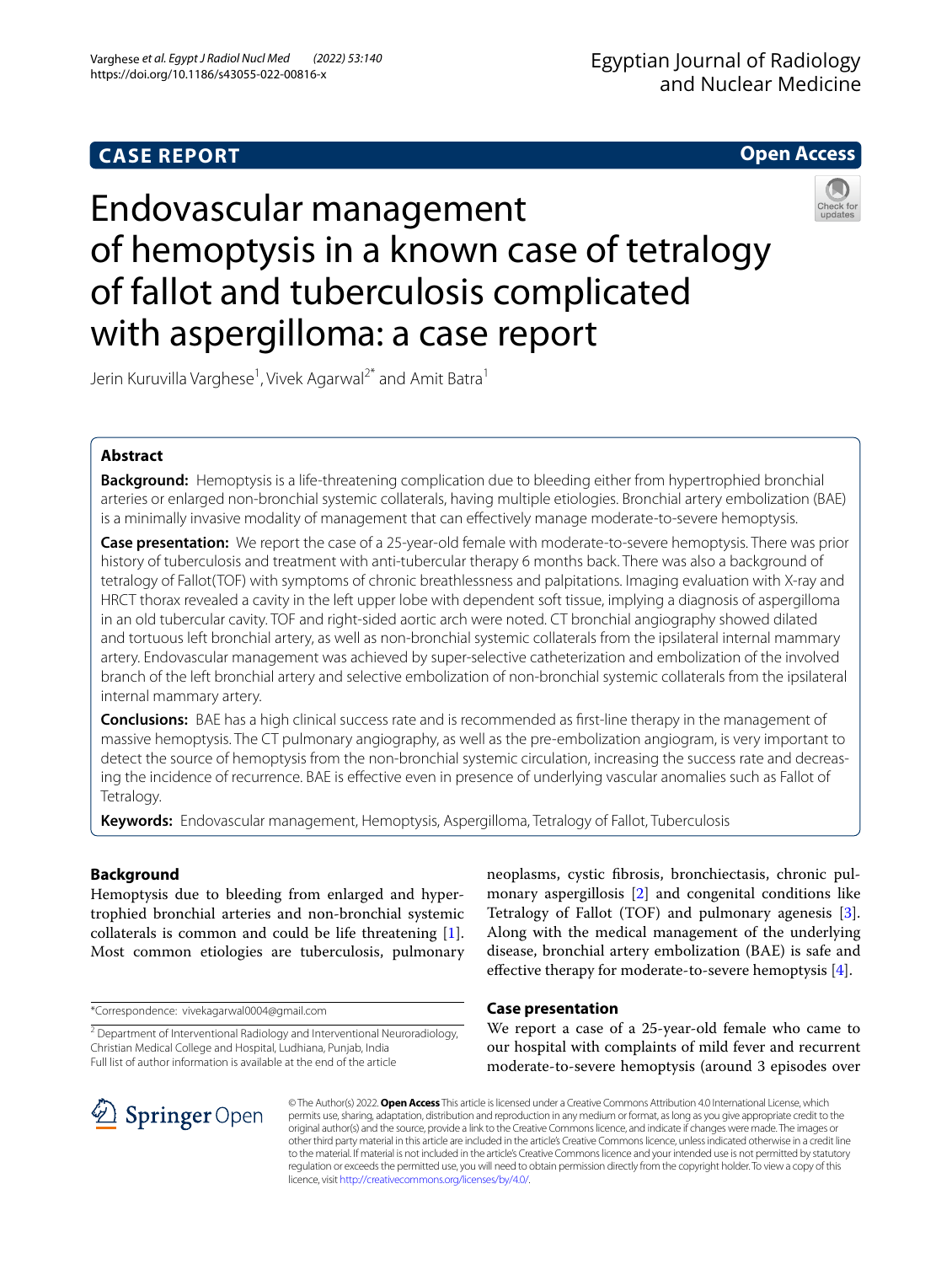a week, approximately 350–500 ml blood loss). She was treated for active pulmonary tuberculosis and completed anti-tubercular treatment 6 months back. She was a known case of TOF and had related symptoms of chronic breathlessness and palpitations.

On physical examination, she was a malnourished, anemic (Hemoglobin- 11 g/dL) and had digital clubbing. BP at the time of admission was of 120/74 mm of Hg, a pulse of 110 beats per minute, and oxygen saturation of 90%. On respiratory examination, there were left upper lobe crepitations with reduced air entry in the left upper zone. A systolic murmur was also appreciated on cardiac auscultation. Rest of the systemic examination was unremarkable. Coagulation profle (Platelets—1.2 lacs, prothrombin time-13 s, international normalized ratio-1.2) was normal.

Chest radiography showed left upper lobe cavity with dependent soft tissue and associated pleural thickening indicating aspergilloma in old tubercular cavity. High-resolution computed tomography (HRCT) and CT angiogram were done which confrmed the fndings of aspergilloma in tuberculous cavity with dilated and tortuous left bronchial artery(3.2 mm), arising as a branch of the left intercosto-bronchial trunk (Fig. [1](#page-1-0)). Also, some tortuous vessels were seen reaching the pleural thickening from the ipsilateral internal mammary artery. There was no evidence of Rasmussen aneurysm. Tetralogy of Fallot and right-sided aortic arch confguration was noted. In view of signifcant hemoptysis and dilated and tortuous bronchial arteries, endovascular embolization

of bronchial arteries and non-bronchial systemic collaterals was planned. Using Sim 1 Catheter and Terumo J-shaped guidewire, selective angiography of left bronchial system was done. Findings revealed intercostobronchial trunk on the left side giving rise to the dilated and hypertrophied left bronchial artery (unusual anatomical variant). Super-selective catheterization of that branch was done using Progreat microcatheter (Terumo Interventional Systems, NJ, USA), and embolization was performed using 350u polyvinyl alcohol particles mixed with formed gelatin sponge slurry (Fig. [2\)](#page-2-0). Similarly, selective cannulation of left subclavian artery was done using 5F picard catheter, followed by Progreat microcatheter (Terumo Interventional Systems, NJ, USA) to enter the left internal mammary artery, and embolization was performed using 350u polyvinyl alcohol particles mixed with formed gelatin sponge slurry embolization of nonbronchial systemic collaterals from the left internal mammary artery (Fig.  $3$ ). The patient's postoperative course was uneventful. She was hemodynamically stable (blood pressure: 116/80 mmHg, heart rate around 72 bpm) and was discharged after 2 days with improving blood parameters (hematocrit 34%, hemoglobin 11.2 g/dL). She was then referred to cardiothoracic surgery for management of congenital heart disease.

#### **Discussion**

Chronic pulmonary aspergillosis can result in moderateto-signifcant hemoptysis which could be life threatening and needs emergent treatment [\[5](#page-3-4)]. Patients with

<span id="page-1-0"></span>

**Fig. 1 A** Coronal CT angiogram shows right-sided aortic arch with hypertrophied left bronchial artery (white arrow). **B** Sagittal HRCT chest image showing cavity with internal soft tissue in left upper lobe (white arrow)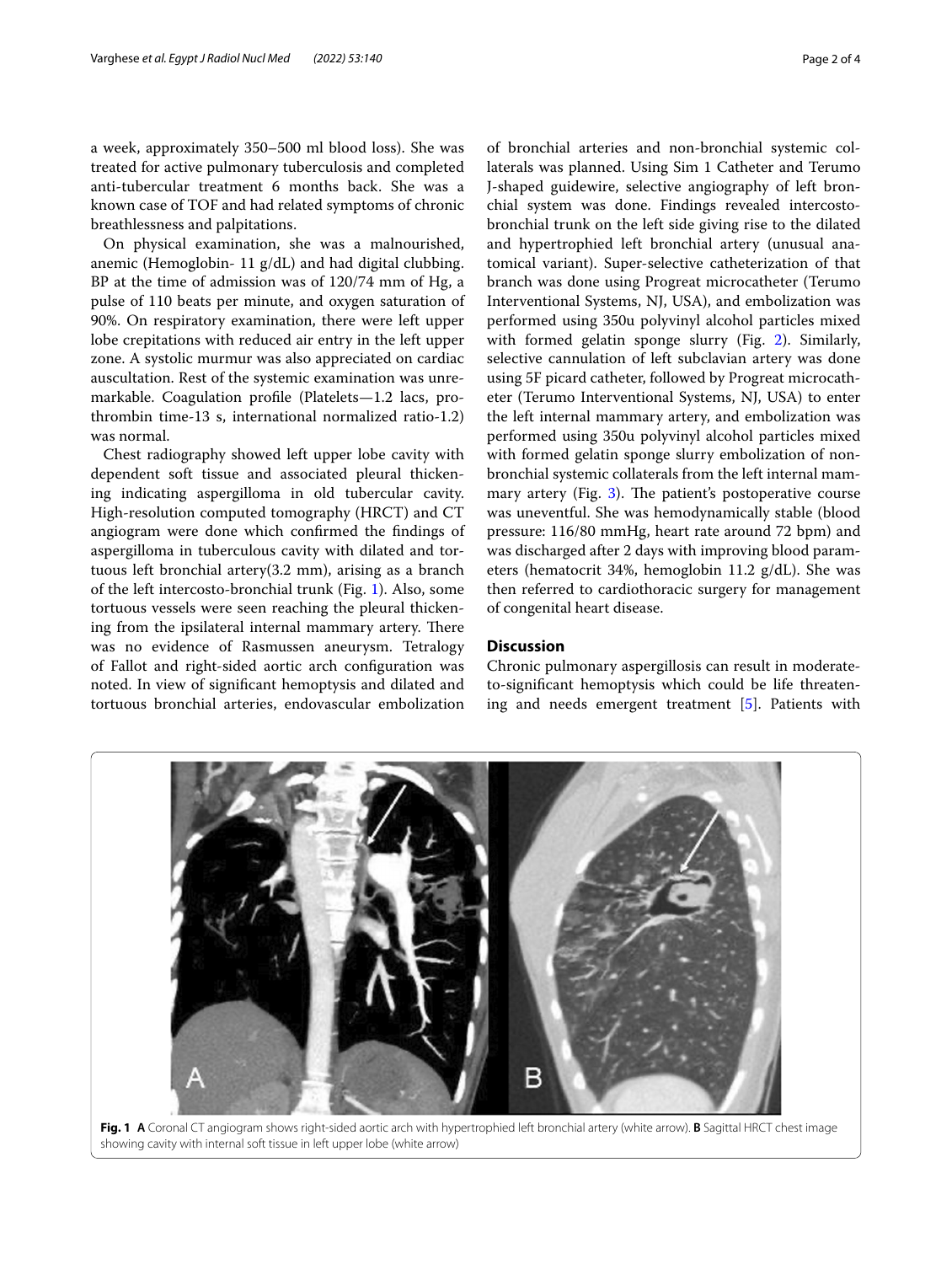

<span id="page-2-0"></span>shows complete disappearance of parenchymal blush



<span id="page-2-1"></span>acyanotic congenital heart disease are more susceptible to common infections like pulmonary tuberculosis(TB) [[6\]](#page-3-5). However, few case reports are available in the literature describing the increased incidence of mycobacterium tuberculosis in cyanotic heart diseases like tetralogy of Fallot (TOF) [\[6](#page-3-5)]. Our patient was a diagnosed case of TOF with right-sided aortic arch and left-sided intercosto-bronchial trunk which is a very rare anomaly [\[3](#page-3-2)].

Aspergilloma is a form of chronic pulmonary aspergillosis that develops in a pre-existing lung cavity usually secondary to tuberculosis, sarcoidosis or bronchiectasis. The prevalence of aspergilloma in patients with pulmonary cavities secondary to pulmonary tuberculosis is 1.2 million worldwide [\[5](#page-3-4)] and is more common in Africa and south east Asia. Although the afected patients are mostly asymptomatic, however, moderate-to-massive